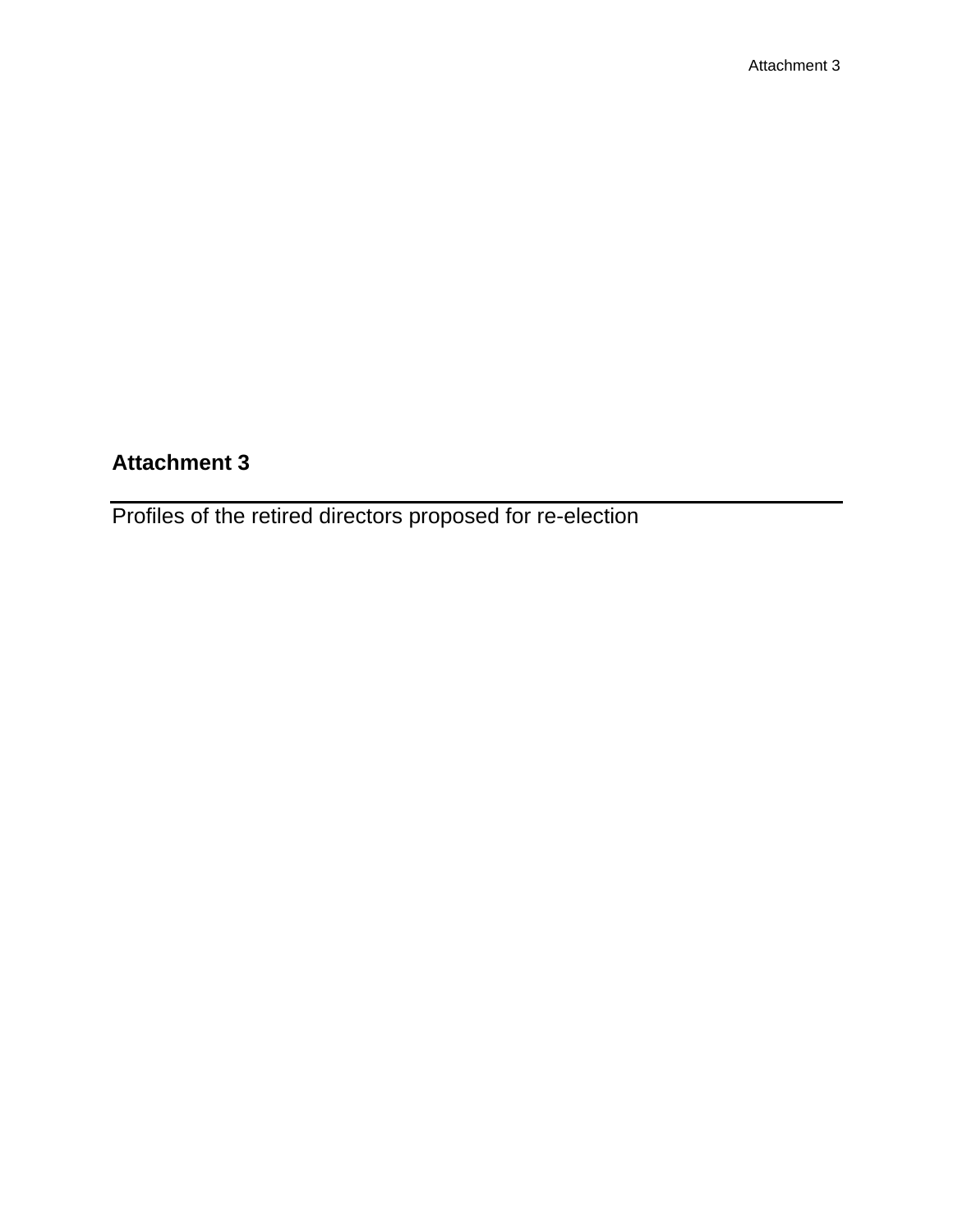### **PROFILE OF THE PERSON TO BE PROPOSED FOR NOMINATION AS DIRECTOR**

| Name                                              | Mr. Nuthavuth Chatlertpipat                                                                                                                                                                                                                                                                                                                                                                                                                                                                               |  |  |
|---------------------------------------------------|-----------------------------------------------------------------------------------------------------------------------------------------------------------------------------------------------------------------------------------------------------------------------------------------------------------------------------------------------------------------------------------------------------------------------------------------------------------------------------------------------------------|--|--|
| Type of director proposed :<br>for election       | Independent Director                                                                                                                                                                                                                                                                                                                                                                                                                                                                                      |  |  |
| Age                                               | 55                                                                                                                                                                                                                                                                                                                                                                                                                                                                                                        |  |  |
| Nationality                                       | Thai                                                                                                                                                                                                                                                                                                                                                                                                                                                                                                      |  |  |
| Education                                         | Bachelor of Law (LLB.) and a Master of Law (LLM.) Chulalongkorn<br>University<br>Bachelor of Business Administration (BBA) Ramkhamhaeng<br>University                                                                                                                                                                                                                                                                                                                                                     |  |  |
| Current position<br>(the Company)                 | Chairman of The Board of Directors<br>: Chairman of Nomination and Remuneration Committee<br><b>Member of Audit Committee</b>                                                                                                                                                                                                                                                                                                                                                                             |  |  |
| Training from IOD                                 | : DAP 138/2015                                                                                                                                                                                                                                                                                                                                                                                                                                                                                            |  |  |
| Starting date of directorship : 12 December 2014  |                                                                                                                                                                                                                                                                                                                                                                                                                                                                                                           |  |  |
| Tenure                                            | 7 years 5 months (number of service tenures, provided that he is re-<br>elected: 10 years 5 months)                                                                                                                                                                                                                                                                                                                                                                                                       |  |  |
| Number of Shareholding<br>(as of 31 January 2022) | : $2,500,000$ shares                                                                                                                                                                                                                                                                                                                                                                                                                                                                                      |  |  |
| Work experiences                                  | : He is the managing partner of BKK Legal Limited. He has<br>considerable experience in wide range of corporate and commercial<br>areas. He started his legal practice in 1992. He had worked with<br>various international law firms, namely J Koh & Co, DLA Piper and<br>Watson Farley & Williams, during 2001-2012. He had been<br>appointed as a member of the Risk Management Committee of the<br>Botanical Garden Organization, Ministry of Natural Resources and<br>Environment from 2012 to 2013. |  |  |
|                                                   | He serves as an Independent Director of Ingress Industrial<br>(Thailand) Public Company Limited ("IIT"), a member of the Audit<br>Committee and the Chairman of the Nomination and Remuneration<br>Committee. He has assumed the chairmanship of the company<br>since December 2017.                                                                                                                                                                                                                      |  |  |
| Meeting attendance                                | : Board of Directors<br>8/8<br>Nomination and Remuneration Committee<br>3/3<br>6/6<br><b>Audit Committee</b>                                                                                                                                                                                                                                                                                                                                                                                              |  |  |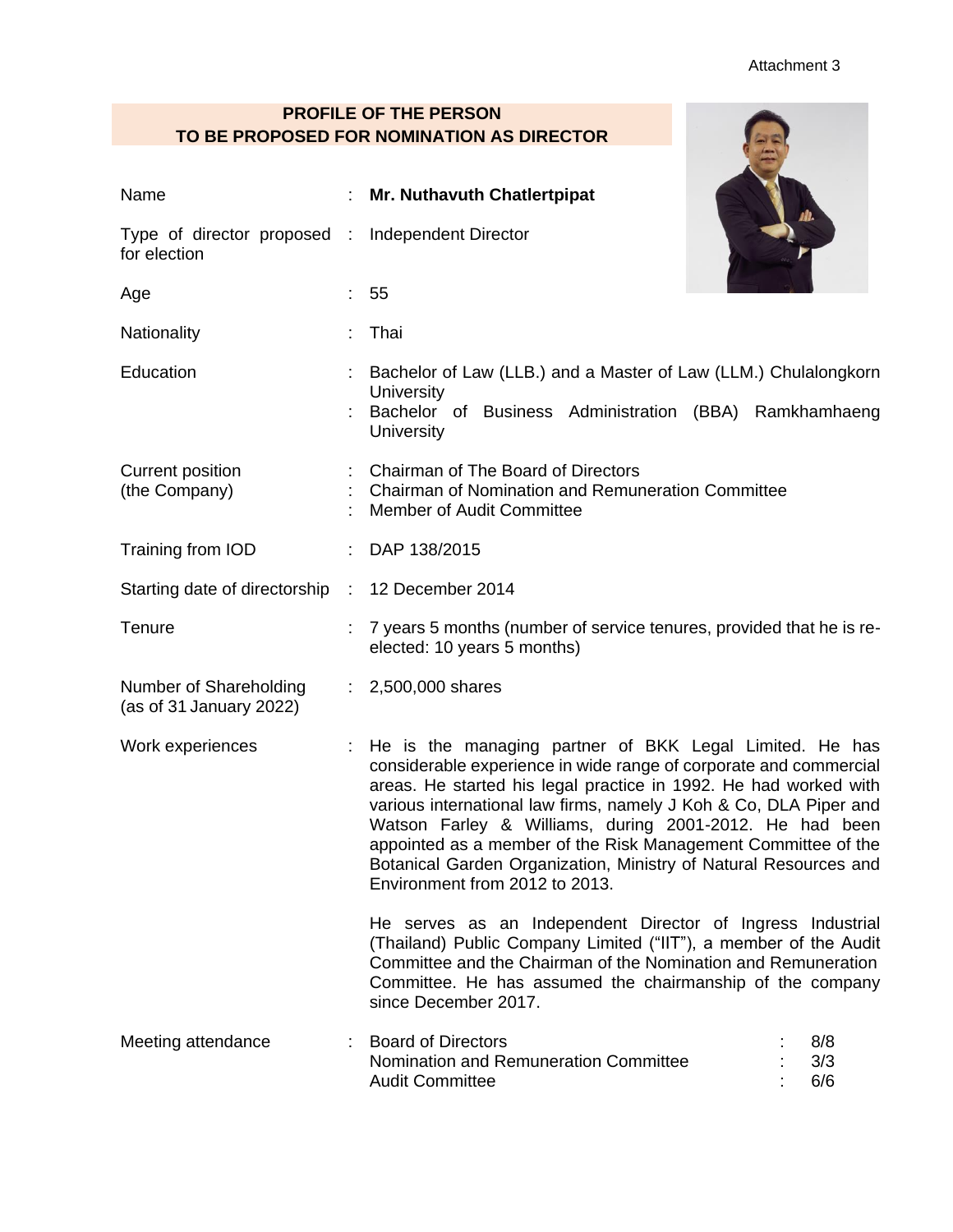| Position in  |          | Position in other companies | Position in Other company that |                                     |  |
|--------------|----------|-----------------------------|--------------------------------|-------------------------------------|--|
| other listed | Chairman | Director                    | Board of                       | compete with / relate to Company    |  |
| Companies    |          |                             | Commissioner                   | that may cause conflict of interest |  |
| Nil          | Nil      | Nil                         | Nil                            | Nil                                 |  |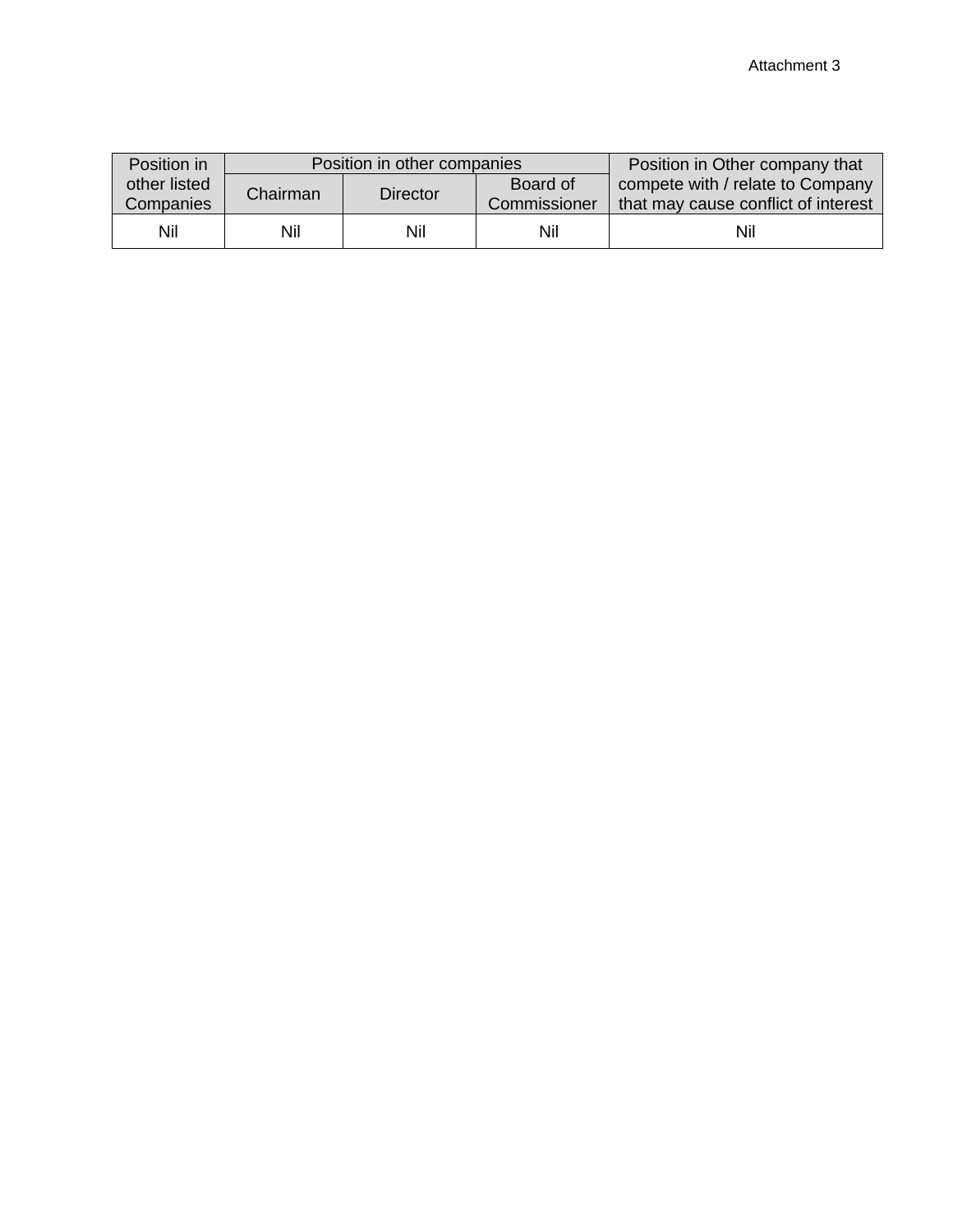### **PROFILE OF THE PERSON TO BE PROPOSED FOR NOMINATION AS DIRECTOR**

| Name                                                           |  | Datuk (Dr.) Rameli Bin Musa                                                                                                                                                                                                                                                                                                                                                                                                                                                                                                                                                                                                                                                                                          |  |  |
|----------------------------------------------------------------|--|----------------------------------------------------------------------------------------------------------------------------------------------------------------------------------------------------------------------------------------------------------------------------------------------------------------------------------------------------------------------------------------------------------------------------------------------------------------------------------------------------------------------------------------------------------------------------------------------------------------------------------------------------------------------------------------------------------------------|--|--|
| Type of director proposed : Executive Director<br>for election |  |                                                                                                                                                                                                                                                                                                                                                                                                                                                                                                                                                                                                                                                                                                                      |  |  |
| Age                                                            |  | 75                                                                                                                                                                                                                                                                                                                                                                                                                                                                                                                                                                                                                                                                                                                   |  |  |
| Nationality                                                    |  | Malaysian                                                                                                                                                                                                                                                                                                                                                                                                                                                                                                                                                                                                                                                                                                            |  |  |
| Education                                                      |  | Master in Microwave Communications, University of Sheffield, United<br>Kingdom<br>Bachelor of Telecommunications Engineering, University of Sheffield,<br><b>United Kingdom</b>                                                                                                                                                                                                                                                                                                                                                                                                                                                                                                                                      |  |  |
| Current position<br>(the Company)                              |  | Deputy Chairman of The Board of Directors<br><b>Chairman of The Executive Committee</b><br>Member of Nomination and Remuneration Committee                                                                                                                                                                                                                                                                                                                                                                                                                                                                                                                                                                           |  |  |
| Training from IOD                                              |  | : DAP 115/2015                                                                                                                                                                                                                                                                                                                                                                                                                                                                                                                                                                                                                                                                                                       |  |  |
| Starting date of directorship                                  |  | : 13 March 2014                                                                                                                                                                                                                                                                                                                                                                                                                                                                                                                                                                                                                                                                                                      |  |  |
| Tenure                                                         |  | 8 years 2 months (number of service tenures, provided that he is re-<br>elected: 11 years 2 months)                                                                                                                                                                                                                                                                                                                                                                                                                                                                                                                                                                                                                  |  |  |
| Shareholding<br>(as of $31st$ January 2022)                    |  | 1,447,010 shares                                                                                                                                                                                                                                                                                                                                                                                                                                                                                                                                                                                                                                                                                                     |  |  |
| Work experiences                                               |  | He started his career as a lecturer in electronics and microwave<br>telecommunications at University Teknologi Malaysia in 1972. He left<br>Universiti Technologi Malaysia in 1975 to work with Pernas NEC<br>Telecommunications Sdn. Bhd., where he worked from 1976 to 1980<br>before joining Sapura Holdings Sdn. Bhd. rising to the post of<br>Executive Vice Chairman.<br>He is the founder of Ingress Group of Companies through the<br>incorporation of Ingress Engineering Sdn Bhd 1991. He is currently the<br>Executive Vice Chairman of Ingress Corporation Berhad. He was<br>honored with the conferment of the Honorary Doctor of Engineering<br>from Universiti Teknologi Malaysia on 13 October 2012. |  |  |
|                                                                |  |                                                                                                                                                                                                                                                                                                                                                                                                                                                                                                                                                                                                                                                                                                                      |  |  |
|                                                                |  | He is a member of the Nomination and Remuneration Committee and<br>the Chairman of the Executive Committee of the company.                                                                                                                                                                                                                                                                                                                                                                                                                                                                                                                                                                                           |  |  |
| Meeting attendance                                             |  | <b>Board of Directors</b><br>8/8<br><b>Executive Committee</b><br>6/6<br>Nomination and Remuneration Committee<br>3/3                                                                                                                                                                                                                                                                                                                                                                                                                                                                                                                                                                                                |  |  |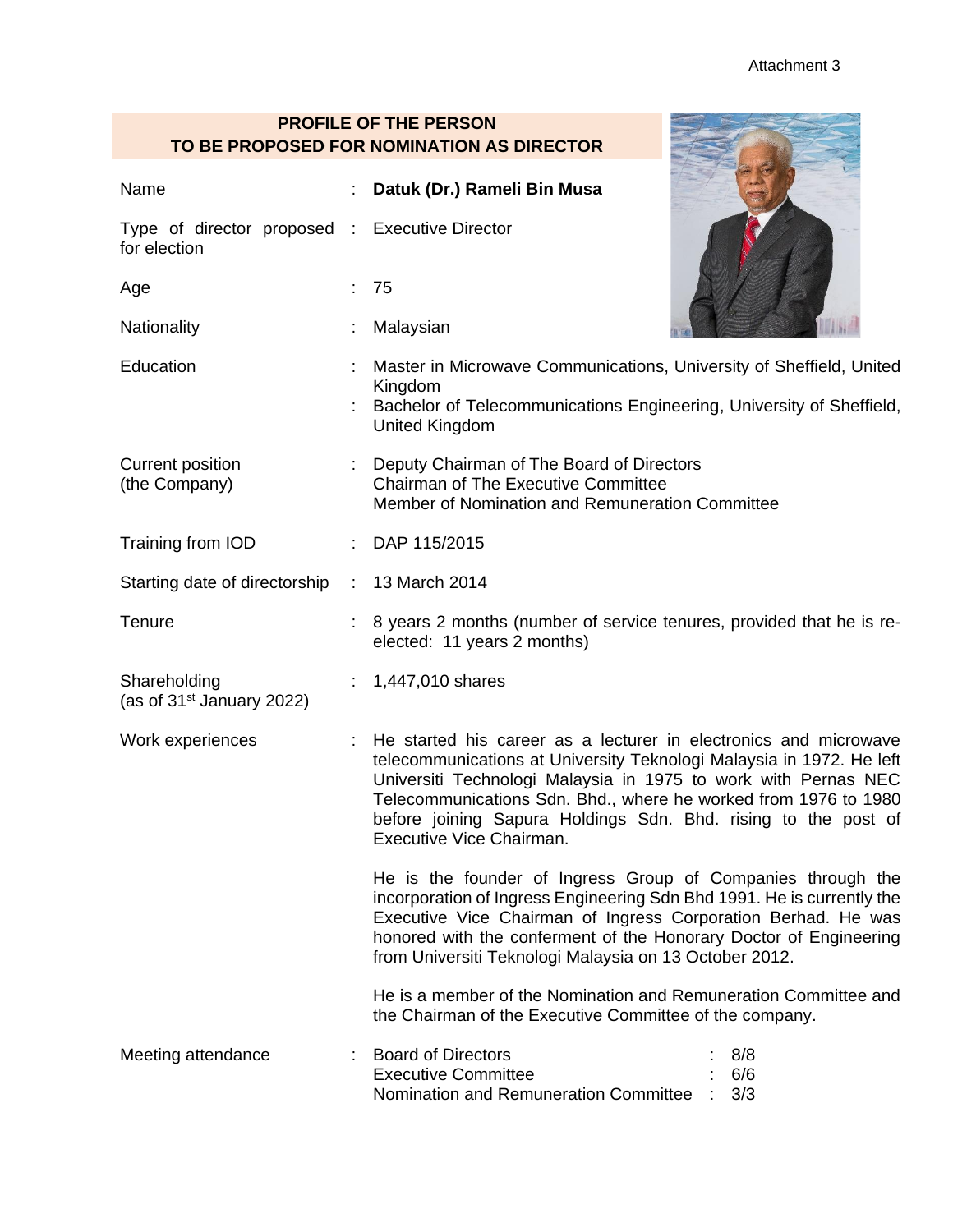|                                          | Position in other companies                | Position in     |                          |                                                                                                                 |
|------------------------------------------|--------------------------------------------|-----------------|--------------------------|-----------------------------------------------------------------------------------------------------------------|
| Position in<br>other listed<br>Companies | Chairman                                   | <b>Director</b> | Board of<br>Commissioner | Other<br>company that<br>compete with<br>/ relate to<br>Company<br>that may<br>cause<br>conflict of<br>interest |
| Nil                                      | <b>Ingress Autoventures</b><br>Co., Ltd.   |                 |                          | <b>Nil</b>                                                                                                      |
|                                          | Ingress Industrial                         |                 |                          |                                                                                                                 |
|                                          | (Malaysia) Sdn Bhd                         |                 |                          |                                                                                                                 |
|                                          | Talent Synergy Sdn<br><b>Bhd</b>           |                 |                          |                                                                                                                 |
|                                          | Ingress Technologies<br>Sdn. Bhd           |                 |                          |                                                                                                                 |
|                                          | Ingress AOI<br>Technologies Sdn Bhd        |                 |                          |                                                                                                                 |
|                                          | Ingress Katayama<br>Technology Sdn Bhd     |                 |                          |                                                                                                                 |
|                                          | Ingress Auto Sdn Bhd                       |                 |                          |                                                                                                                 |
|                                          | <b>Ingress Swede</b><br>Automobile Sdn Bhd |                 |                          |                                                                                                                 |